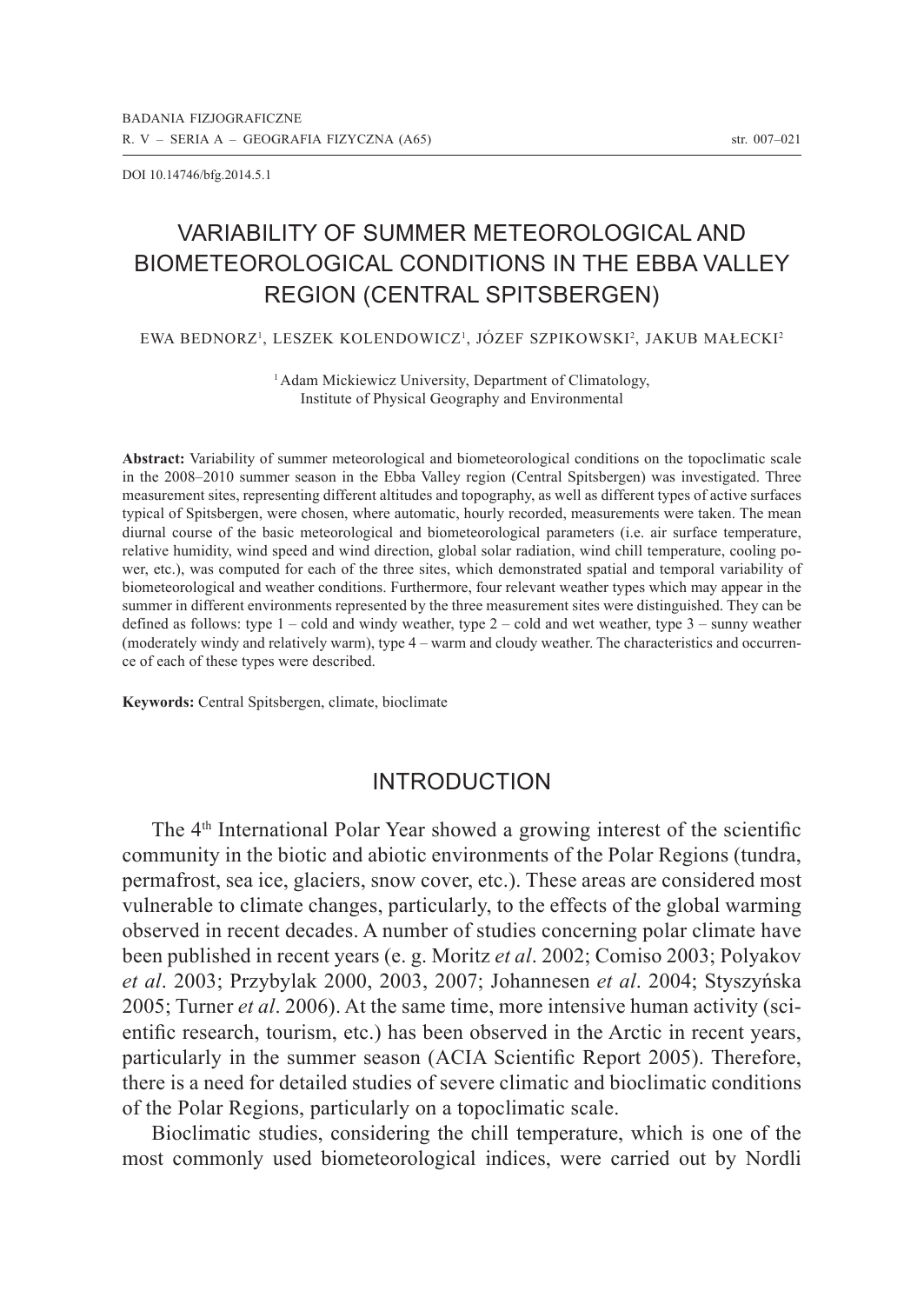*et al.* (2000), Brazdil 1988 and Przybylak, Araźny (2005). Summer biometeorological conditions in the western coast of Spitsbergen (Calypsobyen) were described by Gluza and Siwek (2009). Differences between biometeorological conditions in the area of Kaffiøyra Plain and the Waldemar Glacier area (NW coast of Spitsbergen) in the 2005summer season were worked out by Araźny and Błażejczyk (2007). A comprehensive study of the bioclimatic conditions of the Norwegian Arctic, compiled on the basis of data from 6 meteorological stations, was drawn up by Araźny (2008). However, a majority of the studies do not account for the local (topoclimatic) changeability of bioclimatic conditions. Only Araźny *et al.* (2010) took into consideration the local topography and altitude as factors causing considerable spatial variation of meteorological and biometeorological conditions in the Hornsund area and in NW Spitsbergen.

At a time of growing interest in summer tourism and other activities in the Arctic, the lack of detailed bioclimatic studies of the warmest season, considering changeability in the topoclimatic scale, is strikingly noticeable. Therefore, the aim of this study is to characterize the biometeorological conditions that can be expected in the summer season in Central Spitsbergen, consider the changeability of weather (Ferdynus 2007) and the variability of active surfaces typical of this area.

The summer weather conditions of the Petunia Bay (Fig. 1) developed on the basis of meteorological observations conducted in the vicinity of the Adam Mickiewicz University's research station had already been described (Rachle-



Fig. 1. The study area – Ebba river valley, site 1 – Skottehytta (5 m a.s.l.), site 2 – Wordiekammen (500 m a.s.l.), site 3 – Ebba glacier (550 m a.s.l.)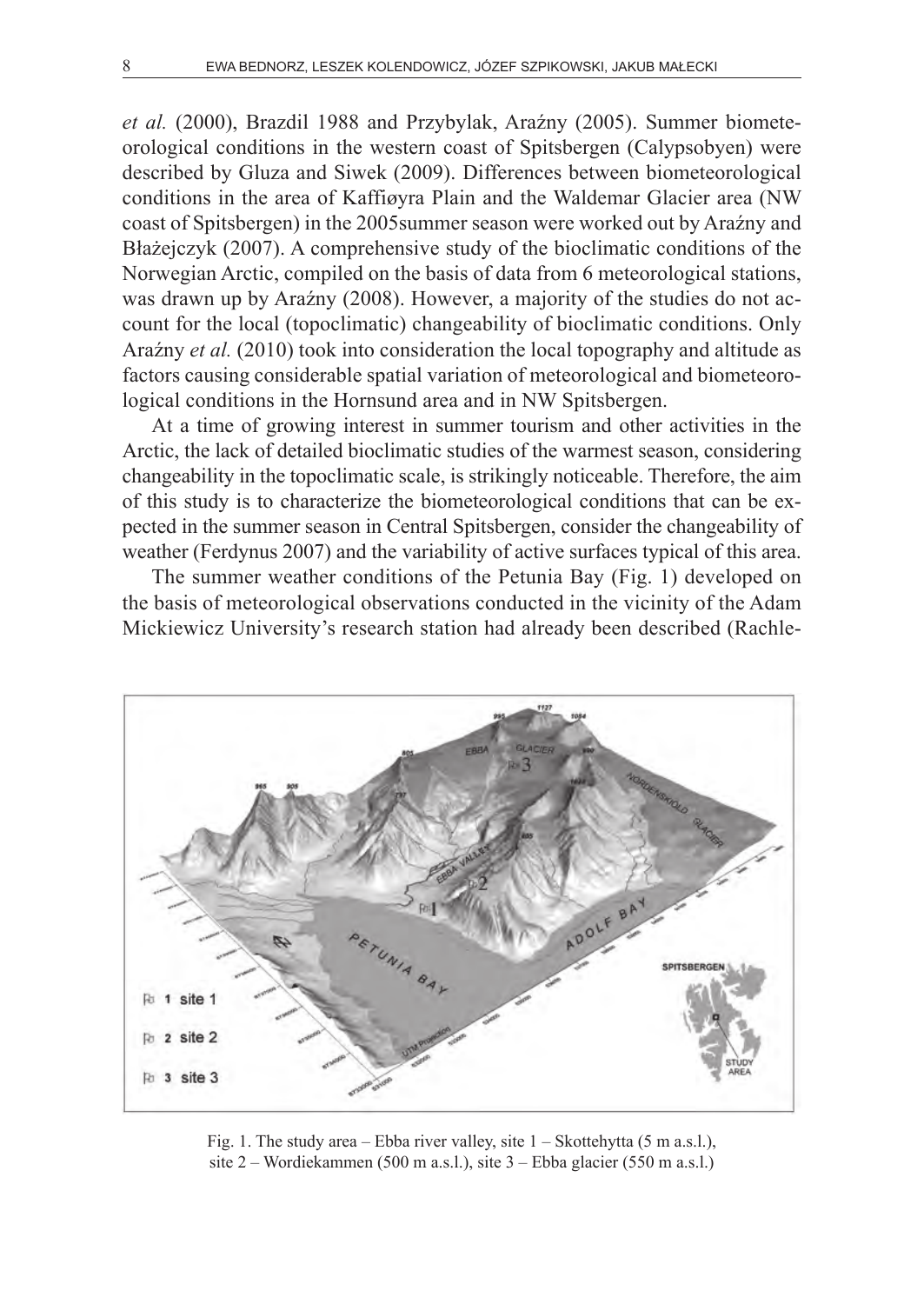wicz 2003; Przybylak *et al.* 2006; Rachlewicz, Styszyńska 2007; Rachlewicz 2009). However, the lack of detailed studies of spatial and temporal variability under summer meteorological and biometeorological weather conditions is still noticeable.

## Area of the study, data and methods

This study is based on measurements conducted in the 2008–2010 summer seasons (July, August) in the Ebba Valley, in the vicinity of the Adam Mickiewicz University field research station (Fig. 1). The River Ebba flows to the Petunia Bay which is an arm of the Billefjorden which merges with the Isfjorden fiord cutting deeply into the land. The research focused on the central part of Spitsbergen Island.

The Ebba Valley is about 5 km long and up to 500 m wide and it merges in its upper part with the tongue of the Ebba valley glacier which originates from the vast glacial fields of Lomonosovfonna. The valley runs from WSW to ENE and is exposed to a free flow of air from the western sector prevailing in the summer in this climatic zone (Niedźwiedź 2006).

Three measurement sites were chosen, representing three different environments characterized by diversified topographic and morphologic conditions and varying active surfaces (Fig. 1). Selected sites relatively well represent the diversification of the topoclimatic conditions on the entire island.

- 1. Site **1** Skottehytta, was located in a tundra (lichens with dominating *Dryas octopetala*) region 50 m from the shore of the bay, at an altitude of 5 m a.s.l.
- 2. Site **2**  Wordiekammen was located on the southern side of the valley, on the top rocky surface of the Wordiekammen mountain, at an altitude of 500 m a.s.l.
- 3. Site **3** Ebba, was located on the ice surface of the Ebba glacier gently inclining towards the south-west, 200 m eastward from the stony nunataks, at an absolute altitude of 550 m a.s.l.

The measurements were performed using automatic meteorological stations: Davis Vantage Pro Weather Stations (Davis Instruments Corp. California USA; <http://www.davisnet.com>). The measurements were carried out in half-hour intervals, but only hourly measured data of the following meteorological elements were used in this study:

- 1. Surface air temperature at 2 m above ground level.
- 2. Relative humidity at 2 m above ground level.
- 3. Wind speed (10 minutes mean) and wind direction according to a 16-direction wind rose at 2 m above ground level.
- 4. Global solar radiation (measured only on site 1).
- 5. Air pressure.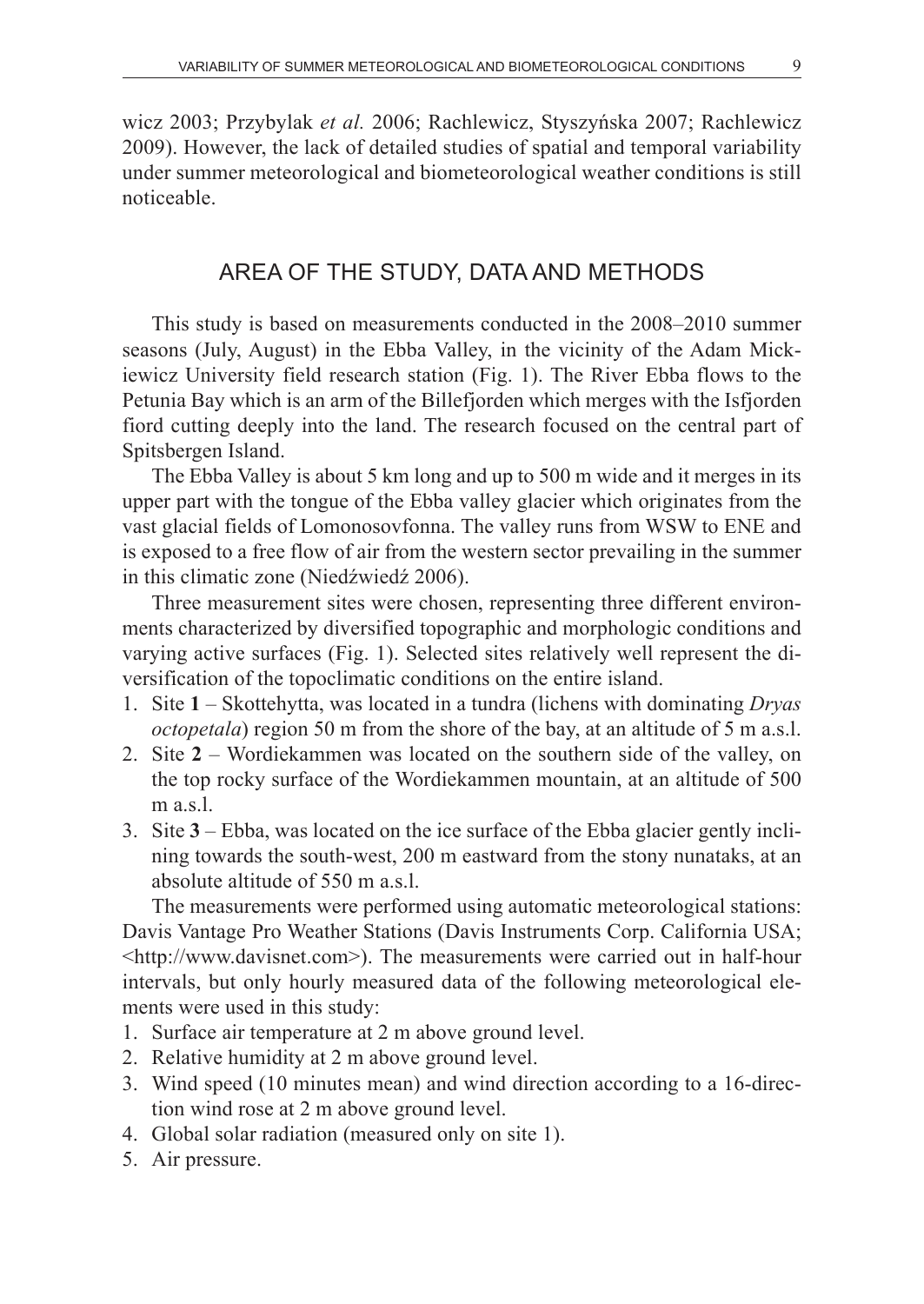6. Vapor pressure computed on the basis of values measured at 2 m above ground level, using the BioKlima program (Błażejczyk, Błażejczyk 1996; <http://www.igipz.pan.pl/geoekoklimat/blaz/BioKlima.htm>).

Additionally, the surface air temperature data from Svalbard Lufthavn situated at the inner end of Adventfjorden, a southern branch of Istfjorden, were used in the study. Svalbard Lufthavn is a meteorological station of the Norwegian Meteorological Institute located closest to the studied area. Data for the summer months (July, August) for the years 1981–2010 were collected from the Norwegian Meteorological Institute dataset (available at the eKlima web portal, <http://sharki.oslo.dnmi.no/portal/page? pageid=73,39035,73\_39049& dad=portal& schema=PORTAL>).

On the basis of the dataset from the three measurement sites, several biometeorological indices were computed:

1. Wind chill temperature (WCT. in °C), which indicates cold intensity and cold hazard when staying outdoors. WCT is calculated as follows:

WCT = 13.12 + 0.6215 *t* – 11.37(1.5 *v*)^0.16 + 0.3965 *t* (1.5 *v*)^0.16

where  $t$  – air temperature in  ${}^{\circ}C$ ,  $v$  – wind speed in m×s<sup>-1</sup> (Nelson *et al.* 2002).

2. Cooling power  $(H, \text{ in } W \times m^{-2})$  is an index assessing thermal sensations of a standing person wearing clothing adequate for the particular seasons. It illustrates dry heat loss from the human body caused by air temperature and air motion. The values of H are not equal to the actual amount of heat loss. The H index is calculated according to the Hill's formulas as follows (Błażejczyk, Błażejczyk 1996):

$$
H = (36.5 - t)(0.2 + 0.4 \text{ v}^0)(5)41.868 \text{ for } v < = 1 \text{ m} \times \text{s}^{-1}
$$
\n
$$
H = (36.5 - t)(0.13 + 0.47 \text{ v}^0)(5)41.868 \text{ for } v > 1 \text{ m} \times \text{s}^{-1}
$$

where  $t - \text{air temperature in }^{\circ}\text{C}$ ,  $v - \text{wind speed in } \text{m} \times \text{s}^{-1}$ Thermal sensations of the human body are assessed according to a modified Petrovic-Kacvinski scale (Kozłowska-Szczęsna *et al.* 1997):

| above 2100           | - extremely cold and windy |
|----------------------|----------------------------|
| from 1680 to 2100    | $-$ very cold              |
| from 1260 to 1680    | $-cold$                    |
| from $840$ to $1260$ | $-\text{cool}$             |
| from $630$ to $840$  | - slightly cool            |
| from $420$ to $630$  | - neutral                  |
| from 210 to $420$    | – hot                      |
| below 210            | $-$ very hot.              |
|                      |                            |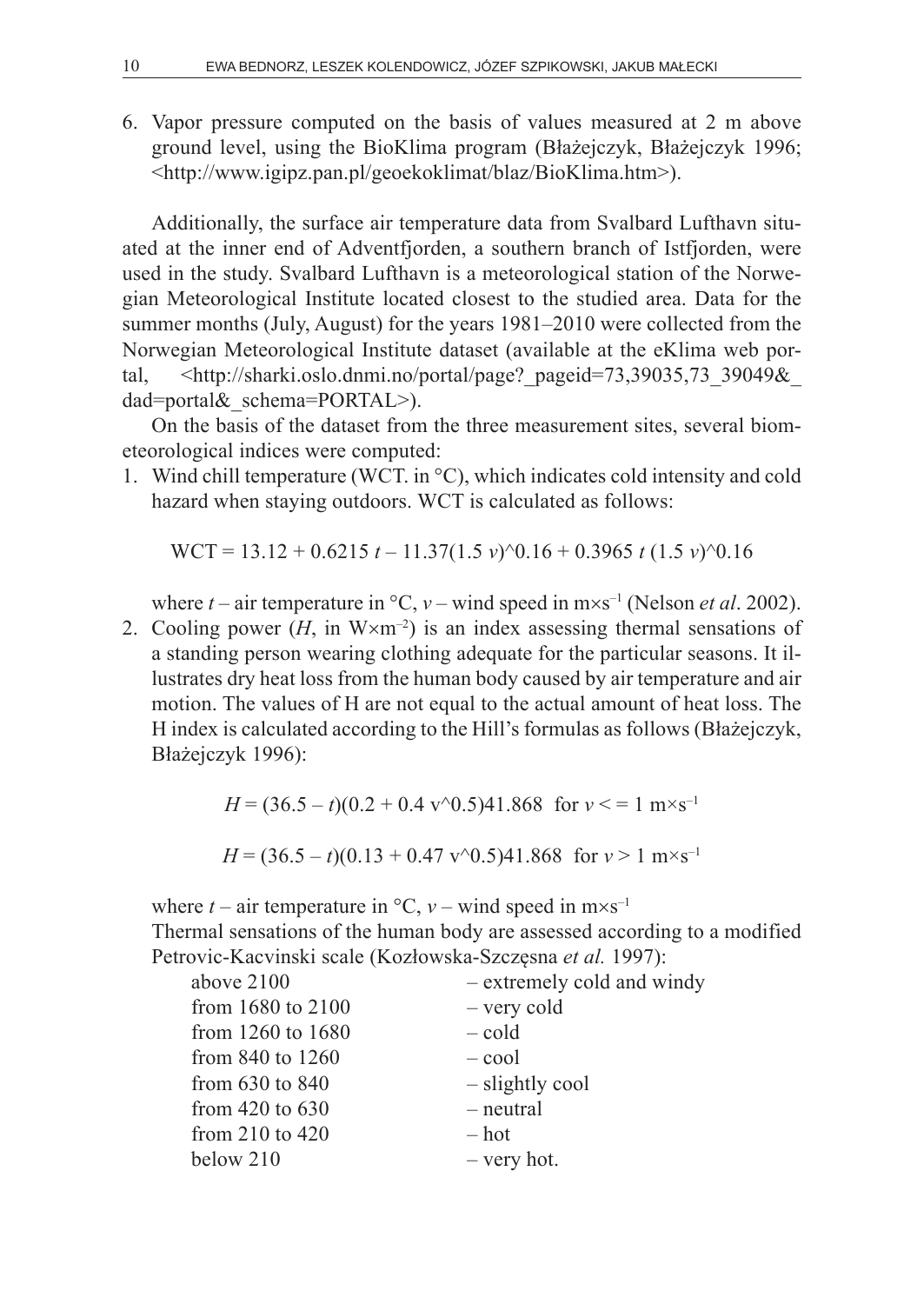3. Predicted clothing insulation (Iclp in clo) defines an approximated, predicted value of thermal insulation of clothing which is necessary to maintain thermal comfort for humans. The Iclp index is derived from Burton  $&$  Edholm (1955) equation of total insulation of clothing and surrounded air layer as follows:

 $I$ clp = 0.082[91.4 – (1.8 *t* + 32)]/ 0.01724 *M* – 1/(0.61 + 1.9 *v*^0.5)

where  $t$  – air temperature in  ${}^{\circ}C$ ,  $v$  – wind speed in m  $\times$  s<sup>-1</sup>, *M* – metabolism in  $W \times m^{-2}$ , *M* equals 70  $W \times m^{-2}$  for a man standing and *M* equals 135  $W \times m^{-2}$ for a man walking with a speed of 4 km/h (Araźny 2006).

The insulation of clothes is measured with the unit clo, where  $1$  clo =  $0.155$  m<sup>2</sup>×KW<sup>-1</sup>.

Based on Iclp values in clo thermal conditions can be assessed as follows:

below  $0.30 -$  very warm from  $0.3$  to  $0.8$  – warm from 0.8 to  $1.2$  – neutral from 1.2 to  $2.0 - \text{cool}$ from 2.0 to  $3.0 - \text{cold}$ from 3.0 to 4.0 – very cold.

4. Physiological saturation deficit (*D* in hPa) is an index of evaporation from the upper respiratory tract, calculated according to the following formula:

$$
D = E_{36.5} - e
$$

where  $E_{365}$  – saturation pressure in temperature 36.5°C in hPa,  $e$  – vapor pressure in hPa.

Values of physiological saturation deficit above 53 hPa are sensed as dry conditions, while values below 45 hPa are considered muggy conditions (Kozłowska-Szczęsna *et al.* 1997).

All biometeorological parameters were computed on the basis of values measured at 2 m above ground level at each measurement site. Graphs of mean diurnal courses of meteorological elements and biometeorological parameters were constructed for each measurement site and shown in graphs, which allowed estimating spatial and temporal variability of these parameters.

Furthermore, data from two hours daily were selected from the whole dataset. These were 02.00 and 14.00 of the Local Mean Time (LMT), 02.00 representing the worst weather conditions and 14.00 representing the time when the optimal parameters prevailed: high temperature, high solar irradiation and relatively small average wind speed (Bednorz, Kolendowicz 2010). The 713 examples of diverse weather conditions at the three measurement sites characterized by 10 meteorological and biometeorological parameters listed above were obtained. In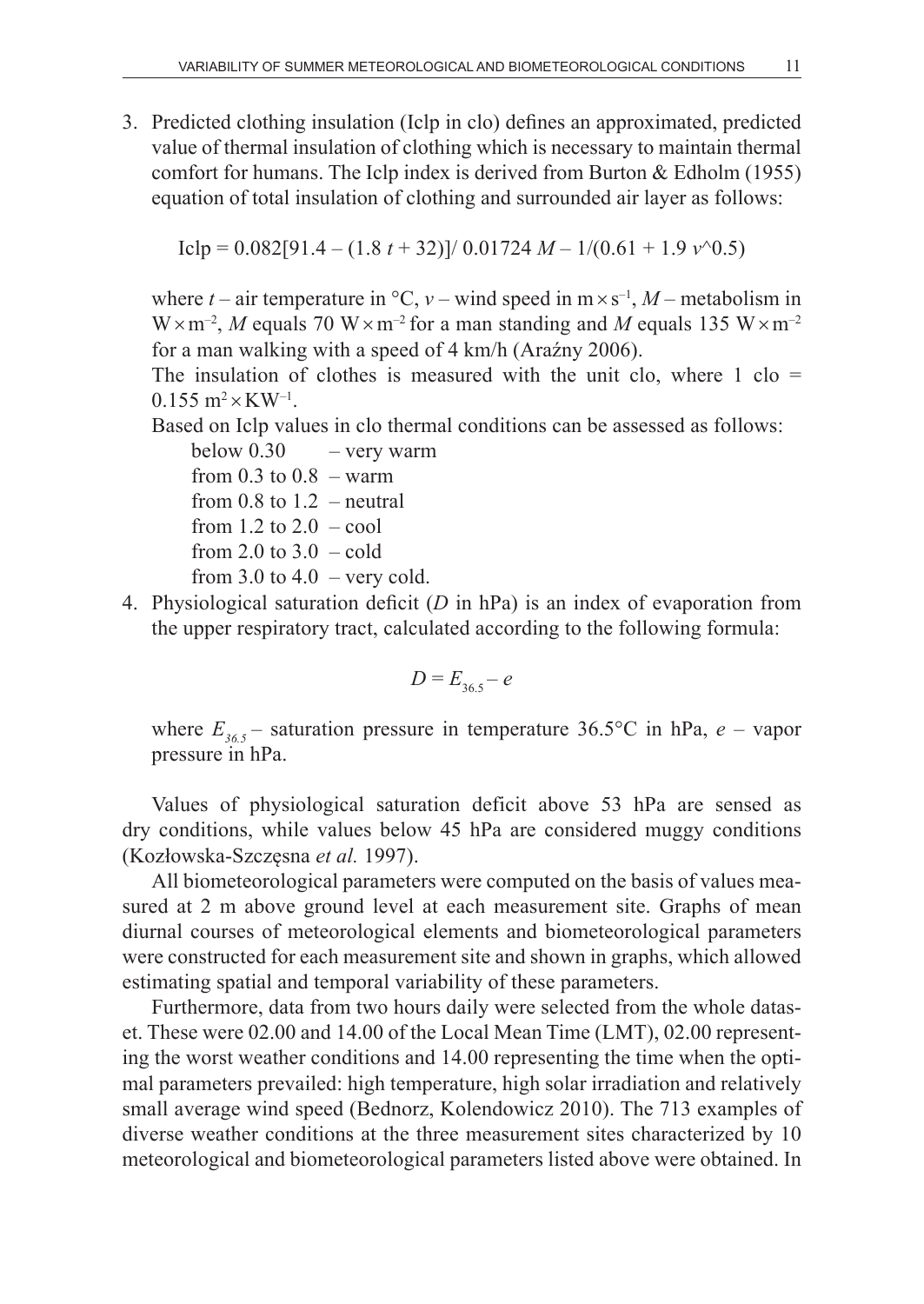order to distinguish the types of biometeorological conditions, which can be expected in the summer season in different environments, represented by the three measurement sites, the method of hierarchical grouping was applied to the 713 objectives, that is 713 cases of different weather conditions. Standardized values of 4 variables were used in the hierarchical grouping procedure. These were: surface air temperature, relative humidity, wind speed and global solar radiation, which are the main meteorological elements determining bioclimatic conditions. Among many hierarchical techniques the Ward's method was chosen, which is one of the most frequently used clustering techniques for climatic classification (Ward 1963, Kalkstein *et al*. 1987). The groups obtained were characterized by means and by values of the  $5<sup>th</sup>$  and  $95<sup>th</sup>$  percentile of the main meteorological and biometeorological parameters.

Additionally, circulation patterns appearing in the studied summer seasons and, particularly, in the four established weather types, were recognized. To this end, the calendar of circulation types of Spitsbergen developed by Niedźwiedź (2011) was applied. In the typology, 21 types of synoptic situations (circulation types) are distinguished, using synoptic maps of Europe and taking into account the direction of air masses advection, as well as the type of pressure pattern (cyclonic, anticyclonic).

#### **RESULTS**

Two out of the three summer seasons (2008 and 2010), when the measurements were carried out, were characterized by the surface air temperature close to the multiannual mean of summer temperature in Svalbard Lufthavn, which is the meteorological station closest to the area of the study. Only the summer of 2009 was much warmer than the average (Table 1), July 2009 was warmer by 1.3°C than the 30-year average, which exceeded the value of one standard deviation, and August 2009 was warmer by  $1.0\degree C$ , which was equal to one standard deviation. Table 3 contains the circulation conditions in the three analyzed summer seasons. In terms of circulation conditions in the warm year 2009 there were approximately 20% more anticyclonic circulation types than the average, according to Niedźwiedź's (2011) classification, particularly with advection from NE (type NEa), SE (type SEa) and with a high pressure ridge without a definite direction of advection (type Ka).

The mean diurnal course of the basic meteorological and biometeorological parameters in the 2008–2010 summer seasons was computed for each of the three sites (Fig. 2). The surface air temperature shows a clear diurnal course at each measurement site with maximum values between 14:00 and 17:00 LMT. However, there are distinct differences between the measurement sites. Definitely, site 1, located at the bottom of the valley not far from the shore (see Fig. 1),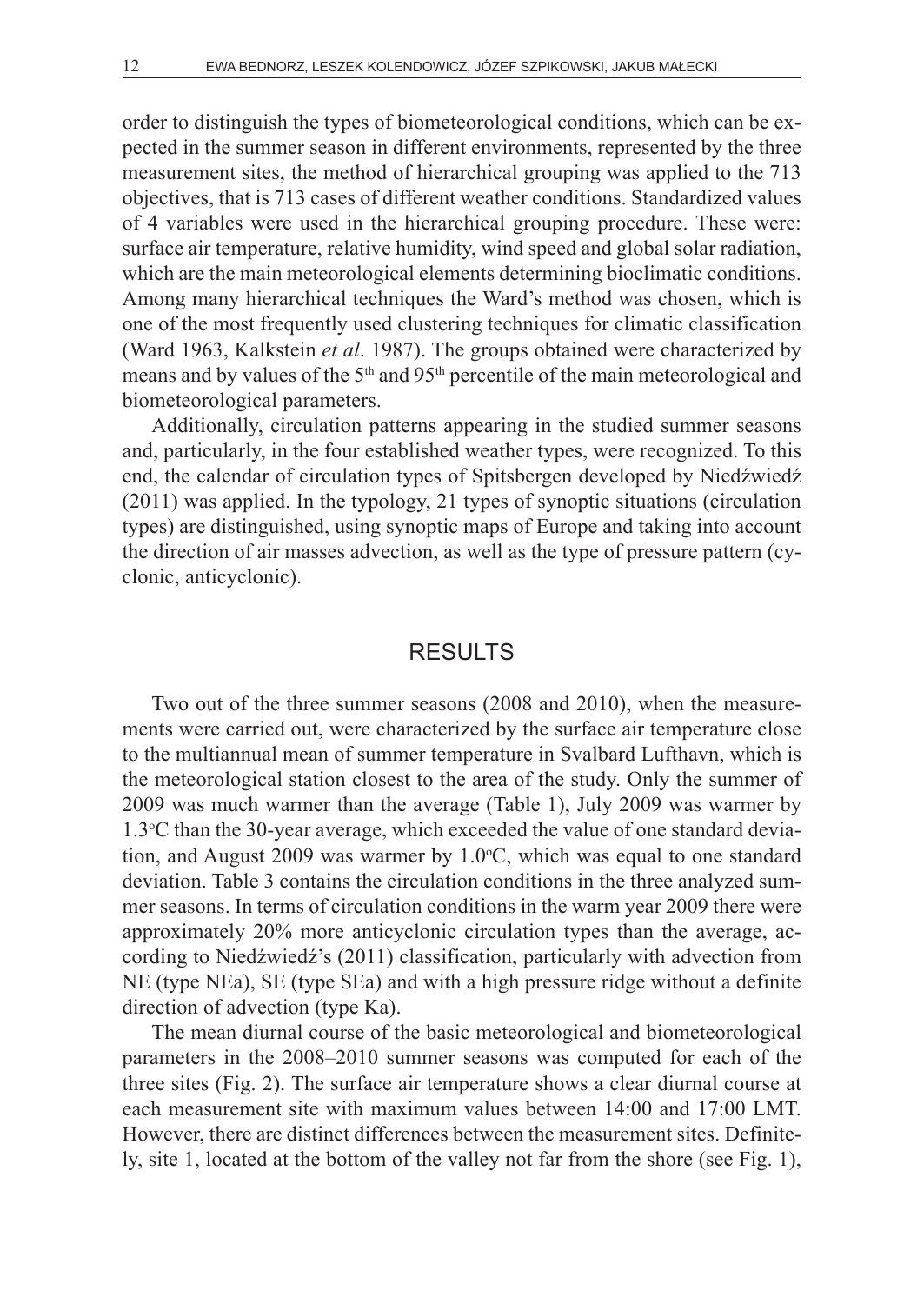| Table 1. Air temperature $\lceil \circ C \rceil$ in summer months in the Svalbard Lufthavn station. Multiannual |  |
|-----------------------------------------------------------------------------------------------------------------|--|
| average and standard deviation for 1981–2010 and means for years: 2008, 2009, 2010                              |  |

| Month   | Mean<br>1981-2010 | Standard dev.<br>1981-2010 | 2008 | 2009 | 2010 |
|---------|-------------------|----------------------------|------|------|------|
| Jul     | 6.4               | 0.96                       | 6.2  | 7.7  | 6.6  |
| Aug     | 5.4               | 1.00                       | 5.0  | 6.4  | 4.9  |
| Jul-Aug | 5.9               | 0.91                       | 5.6  | 7.0  | 5.7  |



Fig. 2. The average diurnal (by LMT hours) course of the main meteorological and biometeorological parameters for summer seasons 2008–2010. Abbreviations in legends: *S* – site 1 Skottehytta, *W* – site 2 Wordiekammen, *E* – site 3 Ebba glacier, *t* – surface air temperature,  $f$  – relative humidity,  $v$  – wind speed, SR – global solar radiation, WCT – wind chill temperature, *H* – cooling power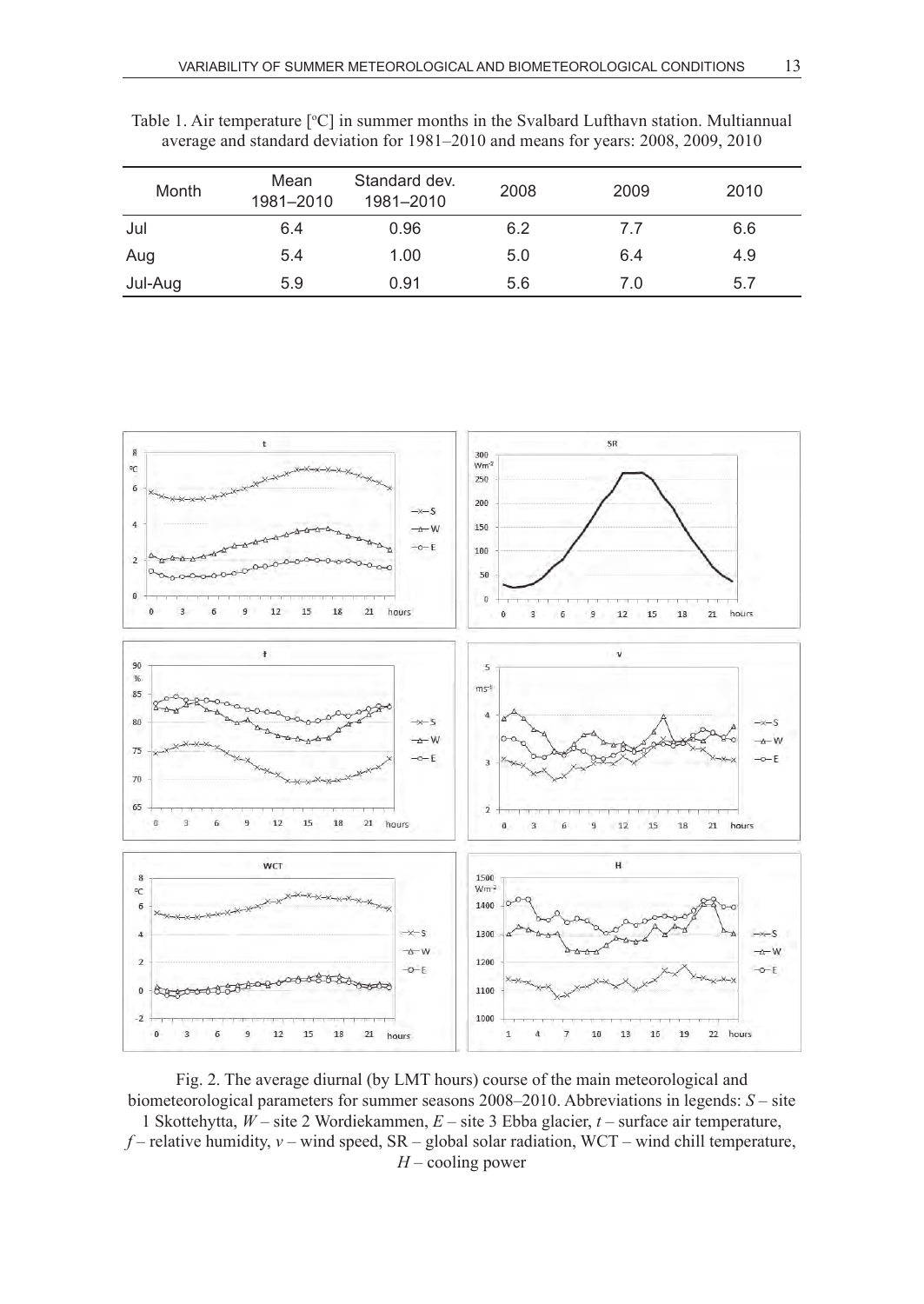was the warmest, with the average diurnal temperature ranging from  $5.4^{\circ}$ C to 7.1 °C. The temperature was lowe by some  $3$  °C at the top of Wordiekammen (site 2), where the average diurnal temperature ranged from  $2.0^{\circ}$ C to  $3.8^{\circ}$ C. Ebba was the coldest site with the lowest diurnal range of temperature from  $1.0^{\circ}$ C to  $2.1^{\circ}$ C on average (Fig. 2). Absolute ranges of surface air temperature recorded in the three summer seasons show the same regularity: an absolute maximum amounting to 15.5°C was noted at site 1 (Skottehytta) on July 28<sup>th</sup> 2009 at southeastern antycyclonic circulation type (SEa) (Table 2). An absolute minimum of surface air temperature occurred on August  $16<sup>th</sup> 2010$  and it amounted to  $-4.6$ °C at site 3 (Ebba glacier) and  $-3.7$ °C at the top of Wordiekammen on August 15<sup>th</sup> 2010 at northern cyclonic circulation type (Nc). At the same time the air temperature at Skottehytta did not drop below 0°C.

The highest temperatures often appeared with the high (exceeding 500  $W \times m^{-2}$ ) values of global solar irradiation during the noon hours. The average diurnal course of global solar irradiation showed the maximum value between 12:00 and 14:00 LMT (above 262  $W \times m^{-2}$ ) and was at the lowest after midnight  $(23.5 W \times m^{-2})$ .

Relative humidity, being a function of vapor pressure and air temperature, displayed, just like the temperature itself, a clear diurnal course at all measurement sites (Fig. 2). The daily maximum values occurred in the evening and early morning hours (3:00–5:00 LMT) and the minimum values were observed in the afternoon (14:00–15:00 LMT). The most humid conditions occurred at the coldest site on the glacier (79.9–83.8% on average), while the driest conditions with the widest diurnal range were noted at the Skottehytta site (69.4–76.2%). Absolute minimum of relative humidity amounted to 30% and was recorded at the top of Wordiekammen on July  $12<sup>th</sup> 2009$  at eastern anticyclonic circulation (Ea) (Table 2).

|                                       | Site 1 Skotte |      | Site 2 Wordie |      |      | Site 3 Ebba |        |      |              |
|---------------------------------------|---------------|------|---------------|------|------|-------------|--------|------|--------------|
| Parameters                            | mean          | max  | min           | mean | max  | min         | mean   | max  | min          |
| $t$ [°C]                              | 6.3           | 15.5 | 0.2           | 3.7  | 14.6 | $-3.7$      | 1.9    | 9.9  | $-4.6$       |
| $f[\%]$                               | 73.6          | 100  | 38            | 78.2 | 100  | 30          | 80.9   | 96   | 43           |
| $v$ [ $m \times s^{-1}$ ]             | 2.8           | 12.1 | 0             | 3.2  | 16.1 | 0           | 3.2    | 19.2 | 0            |
| Kglob $\lceil W \times m^{-2} \rceil$ | 134.3         | 811  | 0             |      |      |             |        |      |              |
| WCT [°C]                              | 4.4           | 15.5 | $-4.6$        | 2.0  | 14,6 | $-10.9$     | $-0.9$ |      | $8.7 - 12.8$ |

Table 2. Mean and extreme values of the main meteorological and biometeorological parameters in the three measurement sites.

Abbreviations:  $t$  – surface air temperature,  $f$  – relative humidity,  $v$  – wind speed, Kglob – global solar radiation, WCT – wind chill temperature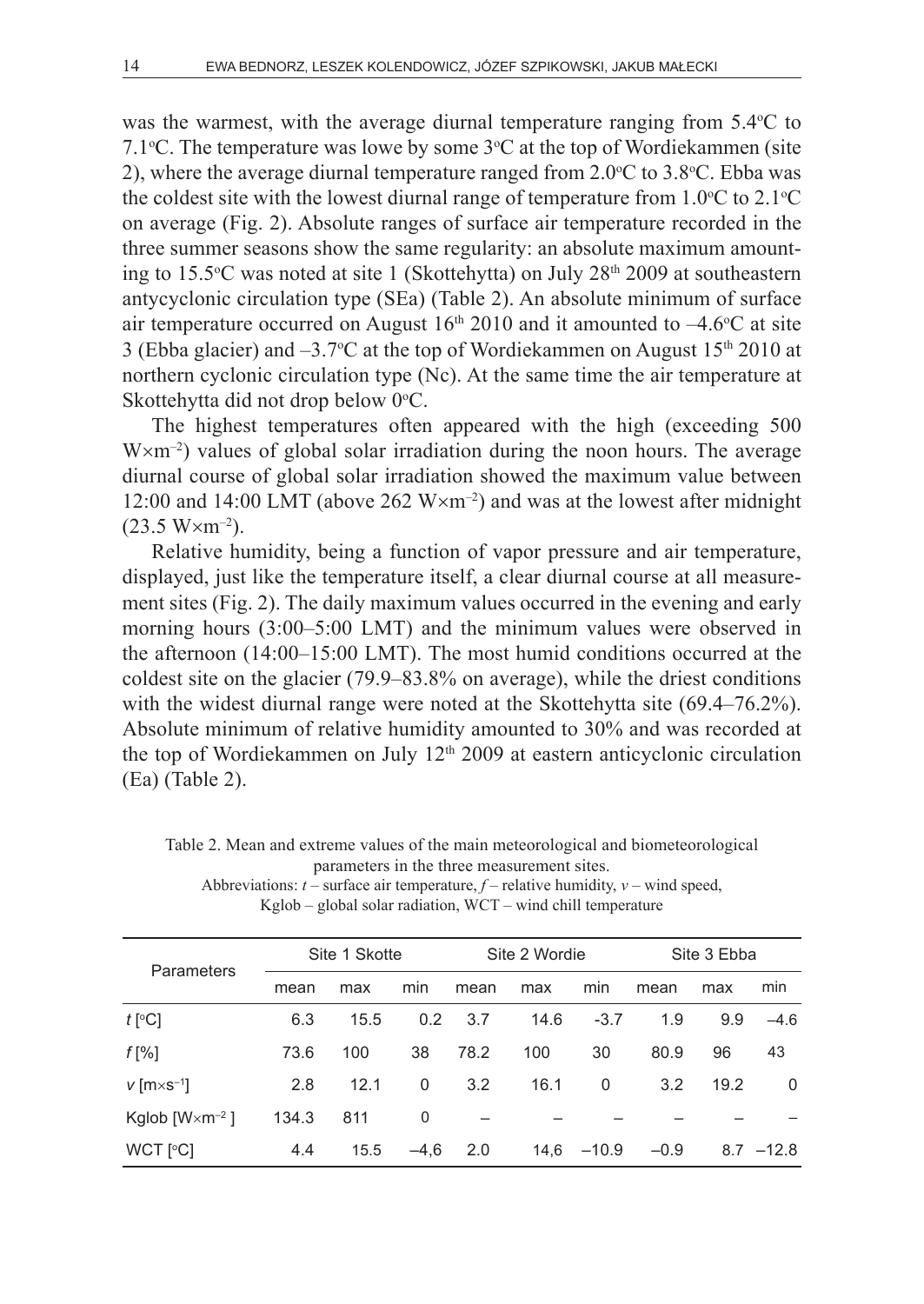The wind speed did not show any distinct diurnal course at any measurement site. At the bottom of the valley the average wind speed was the lowest  $(3.1 \text{ m} \times \text{s}^{-1})$ , with an increase during the afternoon hours, when the spatial differences in the air temperature were the most distinct. Absolute maximum wind speed recorded in the valley amounted to 12.1  $\text{m} \times \text{s}^{-1}$  on August 18<sup>th</sup> 2009 (Table 2). Higher values were noted on the glacier  $(3.3 \text{ m} \times \text{s}^{-1}$  on the average), where the wind speed increased in the evening hours. Absolute maximum wind speed recorded on the glacier amounted to 19.2  $\text{m} \times \text{s}^{-1}$  on August 31<sup>st</sup> 2009 and was highest among all the measurement sites, although, the highest average wind speed was computed for the top of Wordiekammen  $(3.6 \text{ m} \times \text{s}^{-1})$ .

Both the air temperature and the wind speed influence the most important parameters used to estimate the bioclimatic conditions in the cold climates, namely the wind chill temperature (WCT) and the cooling power of the air (*H*). Site 1 represented the most comfortable conditions, with the average WCT amounting to 6.0 °C and the mean diurnal range from  $5.2$  °C, during the night hours, to 6.8 °C in the afternoon (Fig. 2). Absolute minimum WCT, dropping below  $-10.0$  °C was recorded at site 3  $(-12.8 \text{ °C})$  and at site 2  $(-10.9 \text{ °C})$ , both at the northern cyclonal circulation type (Nc). The mean H value in the bottom of the valley reached 1,129 W $\times$ m<sup>-2</sup> which is classified as "cool" according to the Petrovič and Kacvinski's scale of thermal sensations. The average diurnal range of H with a minimum of about 1075 W $\times$ m<sup>-2</sup> at 5:00 LMT and a maximum of 1186 W $\times$ m<sup>-2</sup> at 18:00 LMT did not exceed the thermal sensation classified as "cool". Worse bioclimatic conditions occurred at two other sites. At the top of Wordiekammen and on the Ebba glacier the average WCT equaled  $0.5^{\circ}$ C and  $0.3^{\circ}$ C, respectively. At both measurement sites WCT average diurnal course dropped below  $0^{\circ}$ C at 02:00 LMT and reached about 1°C at 16:00 LMT. The high values of *H* made biometeorological conditions definitely the most severe on the Ebba glacier, where during the whole day the "cold" sensation, according to the Petrovič and Kacvinski's scale should be expected. The average diurnal range of H on Ebba glacier, with a minimum value 1304 W $\times$ m<sup>-2</sup> and maximum about 1425 W $\times$ m<sup>-2</sup>, did not exceed the thermal sensation deemed "cold". Slightly better conditions prevailed on the top of Wordiekammen, with the average values of H in the morning and noon hours dropping below 1260 W×m<sup>-2</sup>, which means "cool" thermal sensation.

As it follows from the range of all meteorological and biometeorological parameters, there were diversified weather conditions during the measurement periods in the three summer seasons. They changed spatially and temporally as is shown in the diurnal courses for each measurement site (Fig. 2). In order to classify all possible weather conditions into particular types that may occur in the summer in different environments represented by the three measurement sites, the Ward method of hierarchical grouping was applied. First the data from two hours daily, i.e. 2.00 and 14.00 LMT, were selected from the whole dataset.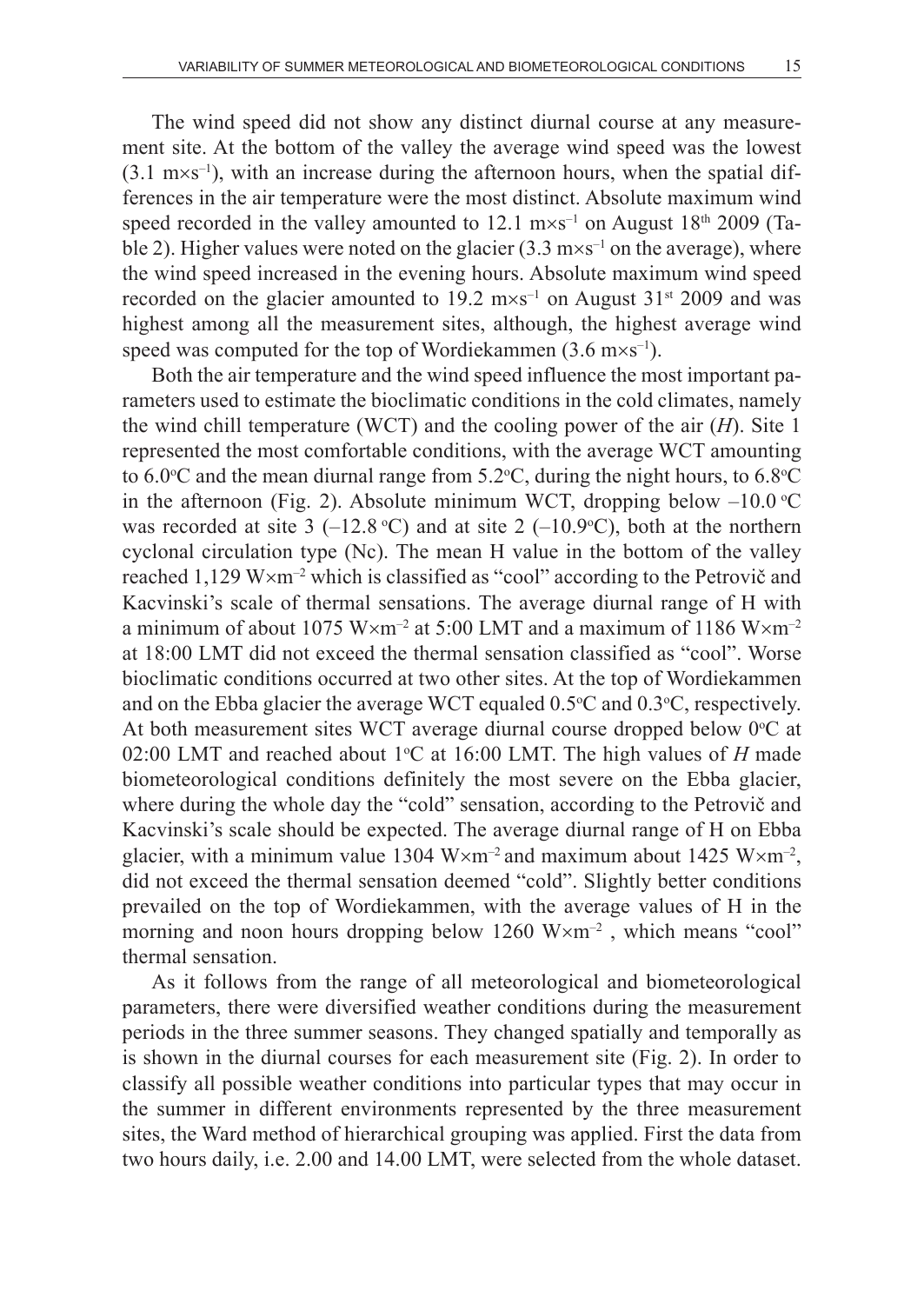| Circulation type | 1981-2010 | 2008 | 2009 | 2010 |
|------------------|-----------|------|------|------|
| Na               | 2.6       | 8.1  | 3.2  | 8.1  |
| NEa              | 2.5       | 3.2  | 12.9 | 6.5  |
| Ea               | 4.9       | 3.2  | 4.8  | 3.2  |
| SEa              | 5.0       | 0.0  | 9.7  | 1.6  |
| Sa               | 2.2       | 1.6  | 0.0  | 0.0  |
| SWa              | 4.2       | 3.2  | 3.2  | 0.0  |
| Wa               | 3.4       | 8.1  | 0.0  | 9.7  |
| NWa              | 1.5       | 4.8  | 1.6  | 1.6  |
| Ca               | 2.1       | 4.8  | 3.2  | 1.6  |
| Ka               | 16.2      | 11.3 | 27.4 | 14.5 |
| Nc               | 5.7       | 8.1  | 9.7  | 9.7  |
| <b>NEc</b>       | 3.3       | 1.6  | 4.8  | 8.1  |
| Ec               | 5.3       | 6.5  | 4.8  | 0.0  |
| <b>SEc</b>       | 5.6       | 3.2  | 4.8  | 1.6  |
| Sc               | 4.1       | 3.2  | 1.6  | 4.8  |
| SWc              | 6.0       | 4.8  | 0.0  | 4.8  |
| Wc               | 5.9       | 3.2  | 1.6  | 8.1  |
| <b>NWc</b>       | 4.8       | 4.8  | 3.2  | 3.2  |
| Cc               | 3.0       | 3.2  | 0.0  | 1.6  |
| Bc               | 8.1       | 11.3 | 1.6  | 3.2  |
| x                | 3.7       | 1.6  | 1.6  | 8.1  |

Table 3. Frequency of circulation types in summer (July–August) according to Niedźwiedź's (2011) classification; mean for 1981–2010 and for each studied season.

All chosen cases were divided into four groups on the basis of the four variables, being the main weather parameters, used commonly to compute the biometeorological indices, namely: surface air temperature, relative humidity, wind speed and global solar radiation.

Four types, which differ by the weather conditions and biometeorological parameters, were distinguished (Table 4). Types 1 and 2 represent the worst weather conditions with the lowest temperature  $(2.4^{\circ}C \text{ and } 2.0^{\circ}C)$ . respectively). In the first type the severity of weather conditions is increased by the wind speed, which amounts to  $6.3 \text{ m} \times \text{s}^{-1}$  on average, with prevailing direction from the N-E quadrant (over 50%). The wind speed may exceed 10  $\text{m} \times \text{s}^{-1}$  (95 percentile equals to  $10.3 \text{ m} \times \text{s}^{-1}$ ). Type 1 represents cold and windy weather. Both these features, together with low solar radiation cause adverse bioclimatic conditions, i.e. a negative value of wind chill temperature and high cooling power of the air, classified as "very cold", according to the scale of thermal sensations. Type 1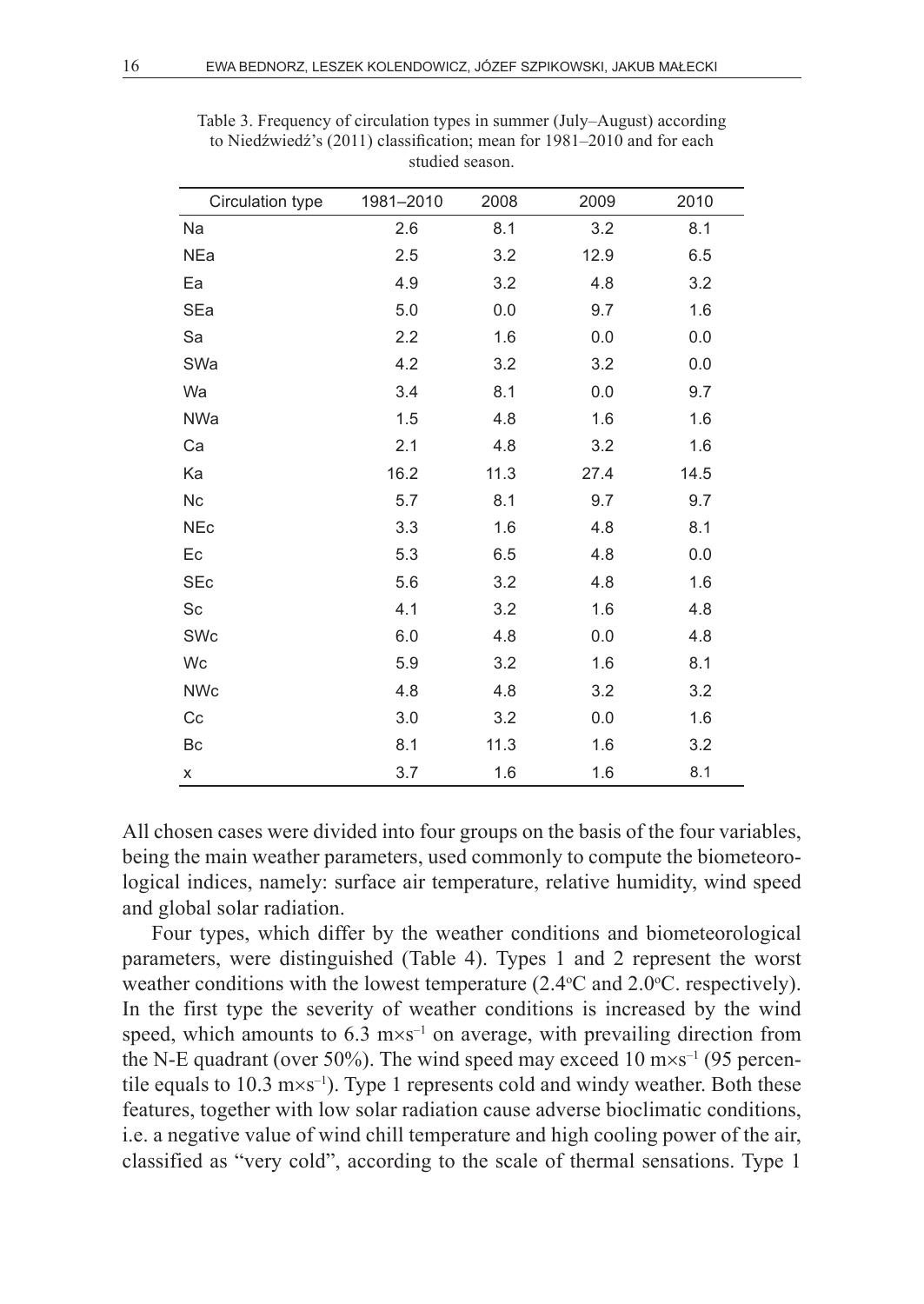Table 4. Mean values of meteorological and biometeorological parameters in the four distinguished weather types. Abbreviations: *t* – surface air temperature, *f* – relative humidity,  $v$  – wind speed, Kglob – global solar radiation,  $D$  – physiological saturation deficit, WCT – wind chill temperature,  $H$  – cooling power, Iclp 135 – predicted clothing insulation for a metabolism level 135 W×m– 2 , clp 70 – predicted clothing insulation for a metabolism level  $70 \text{ W} \times \text{m}$ <sup>-2</sup>.

| Parameters                            | Type 1 | Type 2 | Type 3 | Type 4 |
|---------------------------------------|--------|--------|--------|--------|
| $T$ [°C]                              | 2.4    | 2.0    | 4.4    | 6.9    |
| $f[\%]$                               | 73.6   | 86.0   | 70.6   | 79.6   |
| $v$ [m×s <sup>-1</sup> ]              | 6.3    | 1.9    | 3.6    | 1.3    |
| Kglob $\lceil W \times m^{-2} \rceil$ | 46.9   | 54.1   | 381.2  | 97.0   |
| $D$ [hPa]                             | 55.5   | 54.8   | 55.0   | 53.0   |
| WCT [°C]                              | $-0.3$ | 2.0    | 3.2    | 6.9    |
| $H$ [W $\times$ m <sup>-2</sup> ]     | 1848.7 | 1077.5 | 1316.5 | 784.7  |
| clp 135 clo                           | 1.7    | 1.6    | 1.5    | 1.2    |
| Iclp 70 [clo]                         | 3.8    | 3.4    | 3.2    | 2.5    |

appeared mostly in the night hours; about 80% of all cases of this type occurred at 02:00 LMT (Table 5). This kind of cold and windy weather appears mainly at cyclonic circulation from N and NE direction (Nc, NEc).

Type 2 represents cold and wet weather, with temperatures ranging from 5°C to –2°C in 90% of cases. High relative humidity and low solar radiation indicate cloudy conditions (Table 4). Despite the low average wind speed, which does not exceed  $2.0 \text{ m} \times \text{s}^{-1}$  on the average, the bioclimatic conditions are severe. Low temperature makes the cooling power exceed 1000  $W \times m^{-2}$ , which means "chilly" conditions, according to the Petrovič and Kacvinsky scale. Like the previous type, type 2 occurs more often during the night hours, only about 30% of cases are observed at noon hours (Table 5). Severe conditions represented by type 2 appear most often at the glacier; almost 50% of cases were noted at the third measurement site located on the Ebba glacier (Table 6). Furthermore, such conditions appeared more often in August than in July, despite the latter being warmer in general. Almost half of the cases of type 2 occur together with eastern wind direction (prevailing NE-SE quadrant) and at cyclonal circulation.

Table 5. Frequency of occurrence of each distinguished weather type at two times of a day in percents (LMT – local time)

| Hour (LMT) | Type 1 | Type 2 | Type 3 | Type 4 |
|------------|--------|--------|--------|--------|
| 02:00      | 78.9   | 71.0   | 0.0    | 49.7   |
| 14:00      | 21.1   | 29.0   | 100.0  | 50.3   |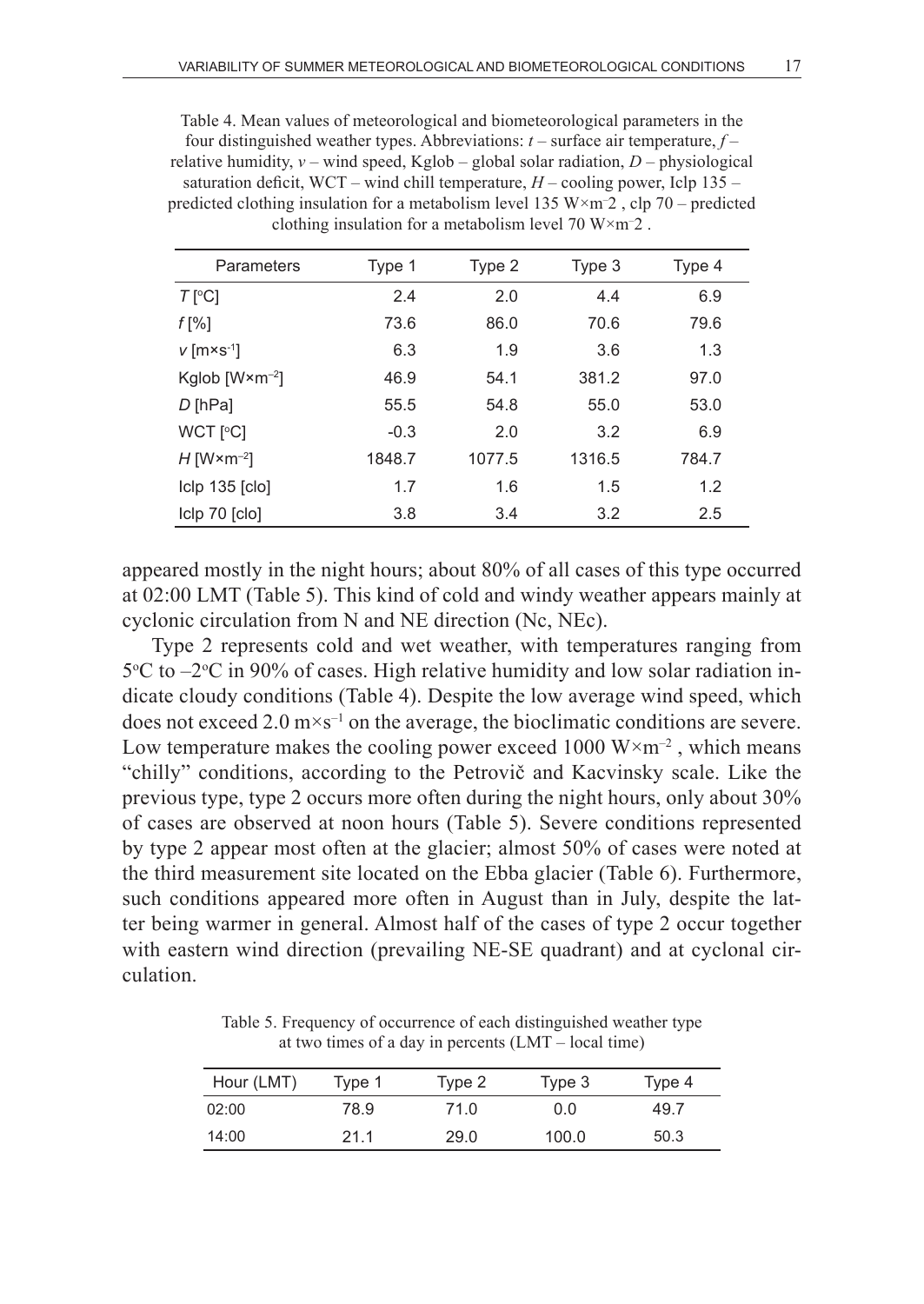| Site     | Type 1 | Type 2 | Type 3 | Type 4 |
|----------|--------|--------|--------|--------|
| 1 Skotte | 39.5   | 11.4   | 31.0   | 64.1   |
| 2 Wordie | 32.3   | 39.0   | 33.9   | 25.0   |
| 3 Ebba   | 28.3   | 49.7   | 35.1   | 10.9   |

Table 6. Frequency of occurrence of each distinguished weather type at three measurement sites

Type 3, which appears only close to the noon hours (Table 5), represents sunny, rather dry, relatively warm and moderately windy weather. Despite very high global solar radiation (about 380  $W \times m^{-2}$ ), bioclimatic conditions are moderate and the cooling power exceeds  $1300 \text{ W} \times \text{m}^{-2}$ , which means "cold" conditions on the Petrovič and Kacvinsky's scale. Type 3 and its clear sky conditions appear most often at the wind directions from the N–E quadrant and at high pressure conditions (about 1012 hPa on average).

The fourth type is the warmest of all, with the mean temperature amounting to 6.9°C. In 90% of all cases belonging to this type, the air temperature ranges from  $4.7^{\circ}$ C (5 percentile) to  $9.3^{\circ}$ C (95 percentile). High temperature and humidity together with a mild wind from southerly direction (over 60% from the ESE-SSW quadrant) make comfortable bioclimatic conditions. The cooling power decreases below 800  $W \times m^{-2}$ , which means "slightly cool" on the scale of thermal sensations. Additionally, type 4 is the only one which is not dry from the physiological point of view, as the mean value of saturation deficit does not exceed the critical value of 53 hPa. This kind of weather appears mostly at anticyclonic circulation types Ka (with a high pressure ridge) and SEa. Comfortable weather conditions represented by type 4 appear most frequently at the bottom of the Ebba valley; about 64% of cases belonging to type 4 were noted at the first measurement site – Skottehytta. Only 25% were observed at the top of Wordiekammen and even less (10%) on the Ebba glacier.

### DISCUSSION AND CONCLUSIONS

A distinctive spatial and temporal variability of meteorological and biometeorological conditions in the vicinity of the Petunia Bay was observed in the 2008–2010 summer seasons. The three different sites chosen for the measurement and for analysis represent quite different environments with variable active surfaces. These are the most typical environments in the entire area of Central Spitsbergen: 1) a bottom part of the valley covered with tundra, 2) rocky mountains without a glacier, and 3) a vast glacier surface. The results obtained in the study give an idea of the topoclimatic and bioclimatic differences between three different types of surfaces.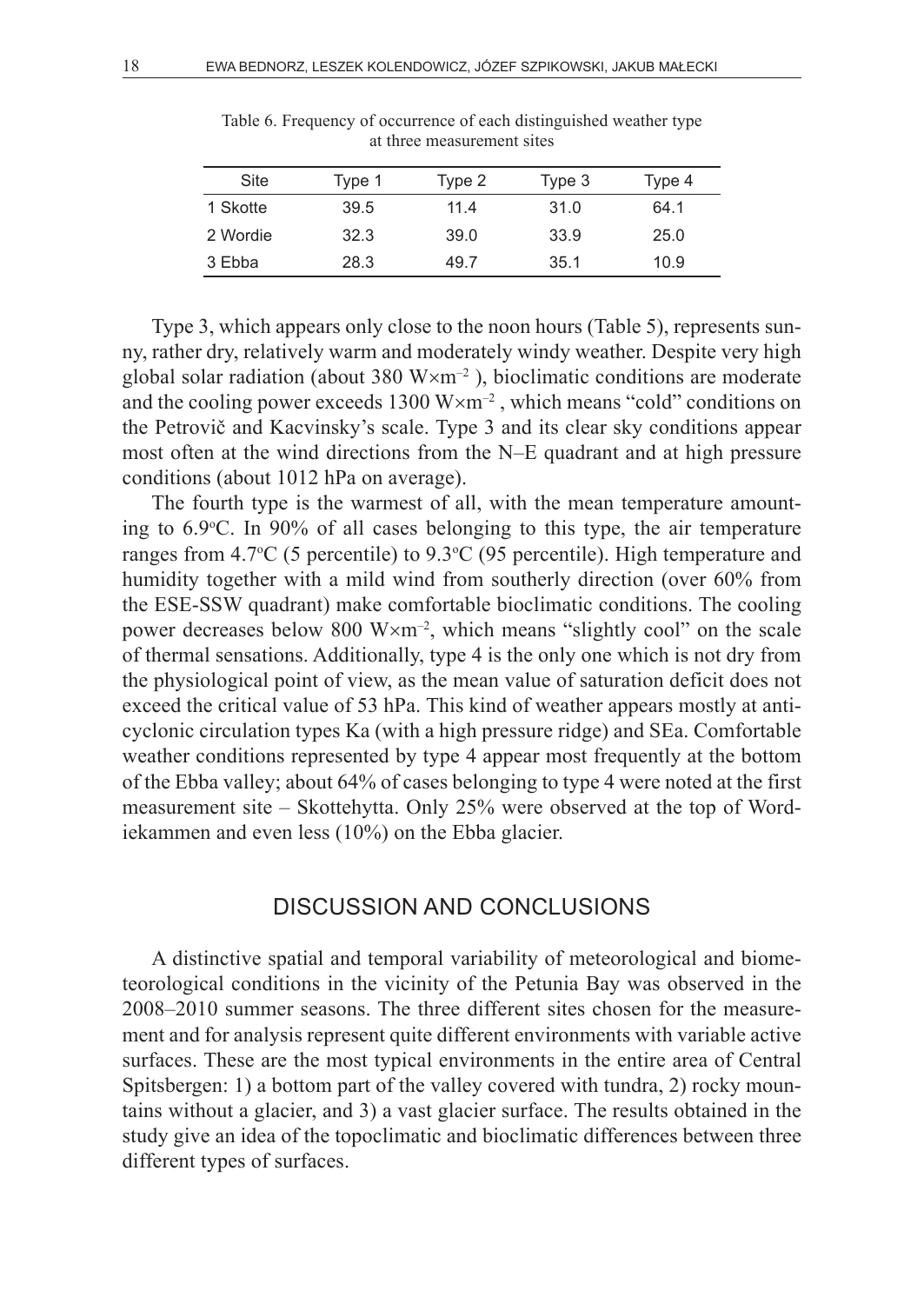In the three summer seasons, two of them (2008 and 2010) being close to climatic normals and 2009 being warmer than average, four types of weather conditions were observed. They were defined as follows: type  $1 - \text{cold}$  and windy weather, type 2 – cold and wet weather, type 3 – sunny weather (moderately windy and relatively warm), type 4 – warm and cloudy weather. All types were described with mean values of the main meteorological and biometeorological parameters.

The best meteorological and biometeorological conditions appeared at the bottom of the Ebba Valley, where the optimal fourth weather type occurred most frequently. On the other hand, the Ebba glacier most frequently sees the least favorable conditions represented by weather types 1 and 2. Both on the glacier and on the top of Wordiekammen severe biometeorological conditions may be experienced, despite the summer season. The wind chill temperature (WCT), which is one of the main biometeorological parameters, used to evaluate bioclimate in the polar zones, frequently drops below zero Celsius and the cooling power of the air usually causes the "cold" thermal sensation, according to the Petrovic-Kacvinski's scale (Kozłowska-Szczęsna *et al.* 1997). The mean summer values of WCT and H computed for site 2 and site 3 are distinctly lower than the mean summer values computed for other locations on the west coast of Spitsbergen (Przybylak, Araźny 2005; Styszyńska 2007).

The study has demonstrated that spatial variability of meteorological and biometeorological conditions during the polar summer is caused mainly by the altitude, local topography and the type of active surface. The most severe bioclimatic conditions and a greatest frequency of the least favorable weather types were discovered on the glacier and in the top mountain areas. Similar findings were recorded by Araźny *et al.* (2010) in the study concerning spatial variation of meteorological and biometeorological conditions in the Hornsund area. Such severe conditions, having an adverse impact on humans, require much better clothing insulation, which is important, while exploring the regions far from the relatively warm valleys. Moreover, it has been demonstrated that atmospheric circulation has an impact on summer weather conditions in central Spitsbergen. Unfavorable conditions appear at cyclonic circulation types, with advection from east and northeast, while the mildest weather prevails under anticyclonic circulation type with southeastern advection or under the high pressure ridge extending over the Svalbard Archipelago.

**Acknowledgements:** This work was supported by the Polish Committee of Scientific Research under grant number

#### **REFERENCES**

ACIA Scientific Report, 2005: Cambridge University Press, Cambridge. Araźny A. 2006: *Variability of the predicted insulation index of clothing in the Norwegian Arctic* 

*for the period 1971*–*2000*, Polish Polar Research, 27, 4, 341–357.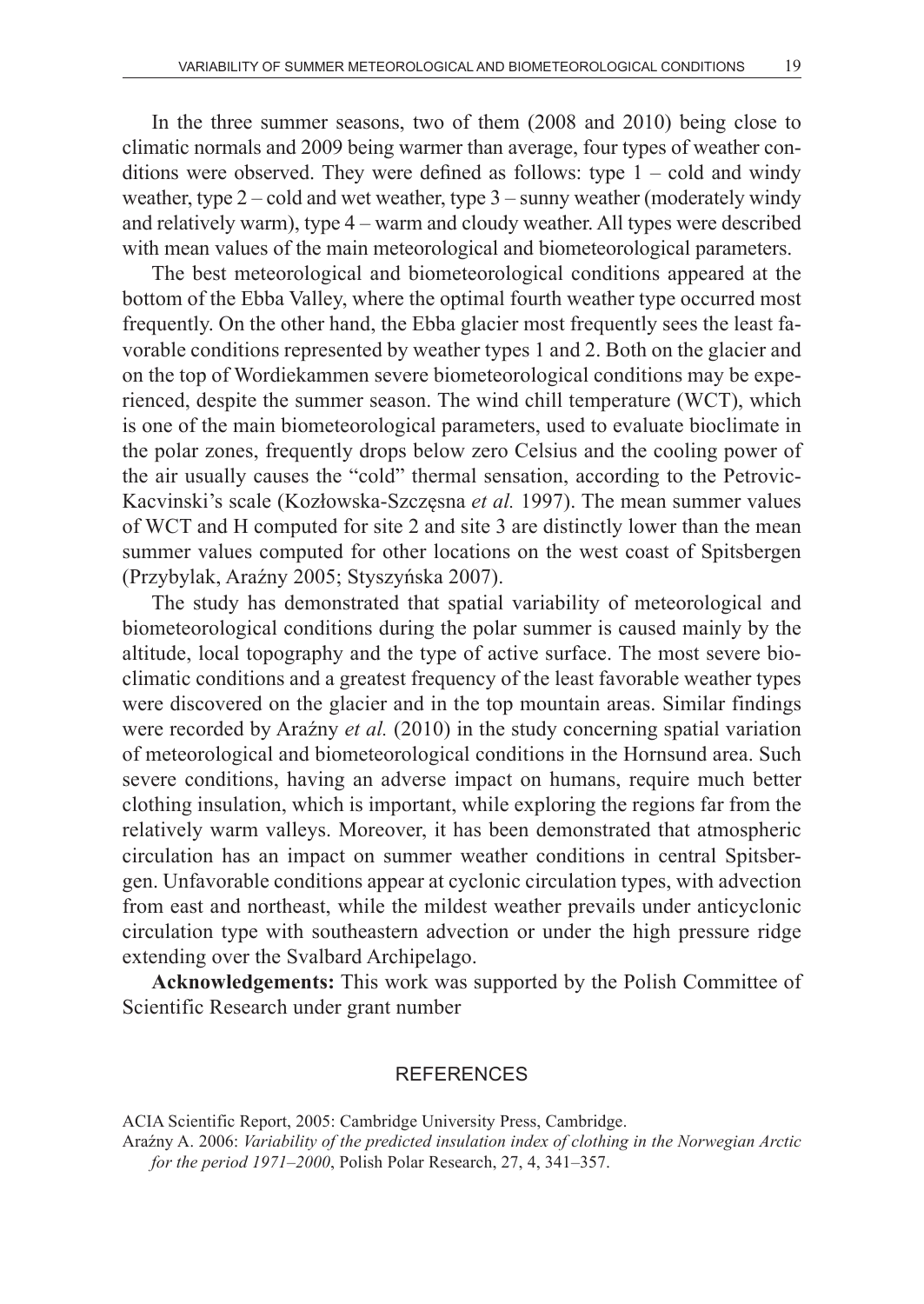- Araźny A. 2008: *Bioklimat Arktyki Norweskiej i jego zmienność w okresie 1971*–*2000 (Bioclimate of the Norvegian Arctic)*, Wydawnictwo Naukowe Uniwersytetu Mikołaja Kopernika, Toruń: 215 pp [in Polish].
- Araźny A., Błażejczyk K. 2007: *Warunki biometeorologiczne na Równinie Kaffiöyra i w regionie Lodowca Waldemara (NW Spitsbergen) w okresie od 16 lipca do 20 września 2005 r.*, [in:] R. Przybylak, M. Kejna, A. Araźny, P. Głowacki (red.), *Abiotyczne środowisko Spitsbergenu w latach 2005*–*2006 w warunkach globalnego ocieplenia*, UMK, Toruń, 67–87.
- Araźny A., Migała K., Sikora S., Budzik T. 2010: *Meteorological and biometeorological conditions in the Hornsund area (Spitsbergen) during the warm season*, Polish Polar Research, 31(3), 217–238.
- Bednorz E., Kolendowicz L. 2010: *Summer 2009 thermal and bioclimatic conditions in the Ebba Valey region*, Polish Polar Research, 31(4), 327–348.
- Błażejczyk K., Błażejczyk M. 1996: *BioKlima-un nouvel outil de la recherche bioclimatique*. Publications de l'AIC, 9, pp. 173–177.
- Brázdil R. 1988: *Variation of air temperature and atmospheric precipitation in the region of Svalbard*, [in:] R. Brázdil et al. (ed.), *Results of Investigations of the Geographical Research Expedition Sspitsbergen 1985*, University J.E. Purkyne, Brno, pp. 285–323.
- Burton A.C., Edholm O.G. 1955: *Man in a cold environment*. E. Arnold Publ., London.
- Comiso J.C. 2003: *Warming trends in the Arctic from clear-sky satellite observations*, Journal of Climate, 16, 21, 3498–3510.
- Ferdynus J. 2007: *Charakterystyczne dla Hornsundu typy pogody a cyrkulacja atmosfery* (Weather types characteristic for Hornsund versus atmospheric circulation), Problemy Klimatologii Polarnej, 19, 223–231 [in Polish].
- Gluza A., Siwek K. 2009: *Odczuwalność cieplna w sezonach letnich 2007 i 2008 w Calypsobyen (Spitsbergen)* (Heat comfort in summer seasons 2007 and 2008 in Calypsobyen), Problemy Klimatologii Polarnej, 17, 105–111 [in Polish].
- IPCC Fourth Assessment Report, 2007: Working Group I Report "The Physical Science Basis", Chapter 10, Global Climate Projections.
- Johannesen O.M., Bengtsson L., Miles M.W., Kuzmina S.I., Semenov V.A., Alekseev G.V., Nagurnyi A.P., Zakharov V.F., Bobylev L.P., Pettersson L.H., Hasselman K., Cattle H.P. 2004: *Arctic climate change: observed and modeled temperature and sea-ice variability*, Tellus, 56A, 328–341.
- Kalkstein L.S., Tan G., Skindlov J.A. 1987: *An evaluation of three clustering procedures for use in synoptic climatological classification*, Journal of Climatology and Applied Meteorology, 26, 717–730.
- Kozłowska-Szczęsna T., Błażejczyk K., Krawczyk B. 1997: *Bioklimatologia człowieka, metody i ich zastosowanie* (Human bioclimatology. methods and applications), IGiPZ PAN,Monografie 1, Warszawa, pp. 200 [in Polish].
- Moritz R.E., Bitz C.M., Steig E.J. 2002: *Dynamics of recent climate change in the Arctic*, Science, 297, 1497–1502.
- Nelson C.A., Tew M., Phetteplace G., Schwerdt R., Maarouf A., Osczevski R., Bluestein M., Shaykewich J., Smarsh D., Derby J.C., Petty R.C., Berger M., Quayle R.G., Santee W.R., O'Lenic E., Lupo A.R., Browne K. 2002: *Joint development and implementation by the United States and Canada of a new Wind Chill Temperature (WCT) index*, Proceedings of the 16th International Congress on Biometeorology, Kansas City, USA, 172–176.
- Niedźwiedź T. 2006: *Główne cechy cyrkulacji nad Spitsbergenem (XII 1950–IX 2006)* (The main features of circulation over Spitsbergen), Problemy Klimatologii Polarnej, 16, 91–105 [in Polish].
- Niedźwiedź T. 2011: *Calendar of circulation types for territory of Spitsbergen (1951*–*2011)*, University of Silesia, Department of Climatology, Sosnowiec, Available on-line at <http://klimat. wnoz.us.edu.pl/>.